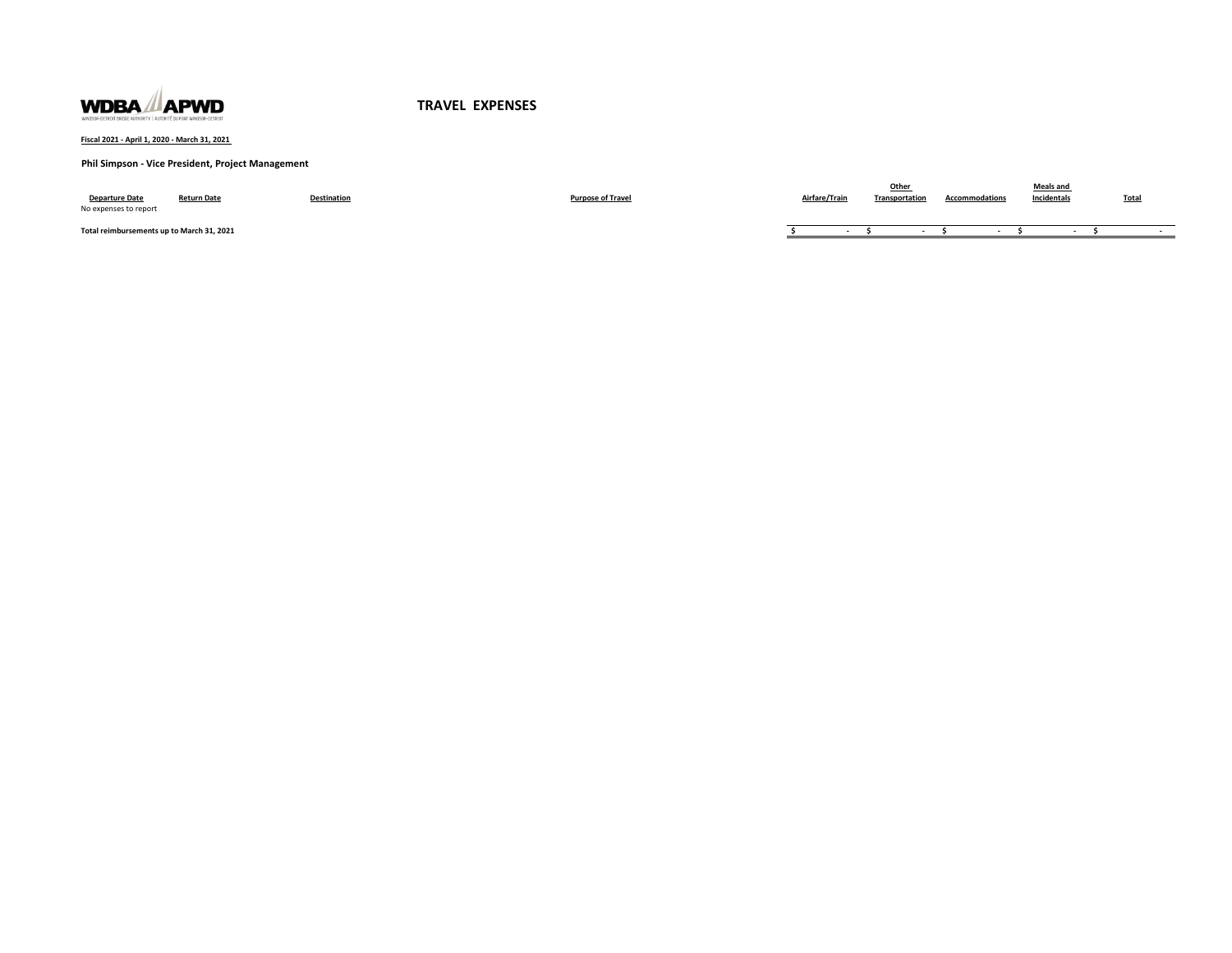

### **Fiscal 2021 - April 1, 2020 - March 31, 2021**

#### **Andre Juneau - Director**

| <b>Departure Date</b><br>No expenses to report | <b>Return Date</b> | Destination | <b>Purpose of Travel</b> | Airfare/Train | <b>Transportation</b> | <b>Accommodations</b> | Meals and<br>Incidentals | <b>Total</b> |
|------------------------------------------------|--------------------|-------------|--------------------------|---------------|-----------------------|-----------------------|--------------------------|--------------|
| Total reimbursements up to March 31, 2021      |                    |             |                          |               |                       |                       |                          |              |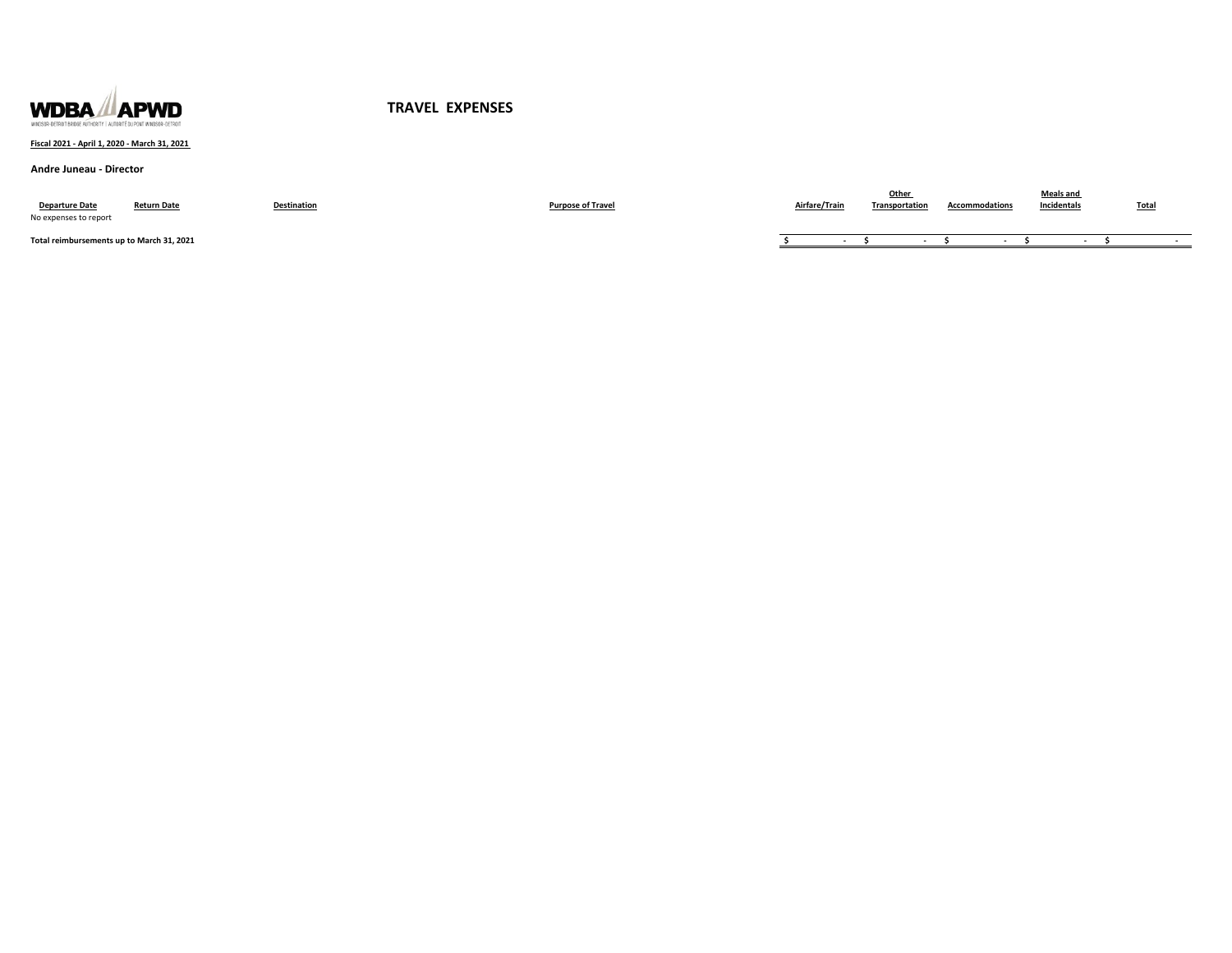

**Fiscal 2021 - April 1, 2020 - March 31, 2021** 

### **Dwight Duncan - Chair of the Board of Directors**

| <b>Departure Date</b><br>No expenses to report | <b>Return Date</b> | <b>Destination</b> | <b>Purpose of Travel</b> | Airfare/Train | Other<br>Transportation | <b>Accommodations</b> | <b>Meals and</b><br>Incidentals | <b>Total</b> |
|------------------------------------------------|--------------------|--------------------|--------------------------|---------------|-------------------------|-----------------------|---------------------------------|--------------|
| Total reimbursements up to March 31, 2021      |                    |                    |                          |               |                         |                       |                                 |              |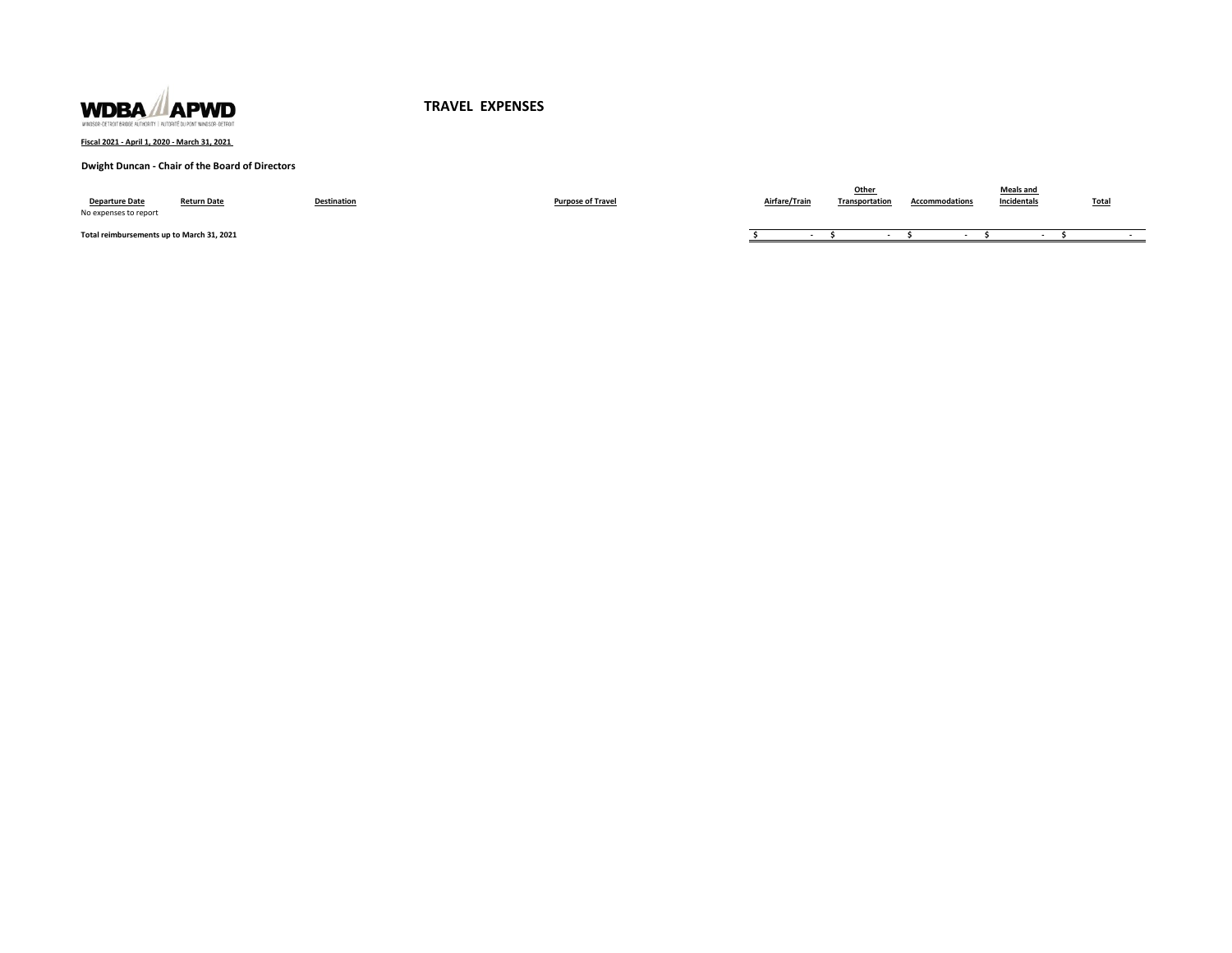

## **Fiscal 2021 - April 1, 2020 - March 31, 2021**

### **Judi Cohen - Director**

| <b>Departure Date</b><br>No expenses to report | <b>Return Date</b> | Destination | Purpose of Travel | Airfare/Train | Othe<br>Transportation | <b>Accommodations</b> | Meals and<br>Incidentals | <b>Total</b> |
|------------------------------------------------|--------------------|-------------|-------------------|---------------|------------------------|-----------------------|--------------------------|--------------|
| Total reimbursements up to March 31, 2021      |                    |             |                   |               |                        |                       |                          |              |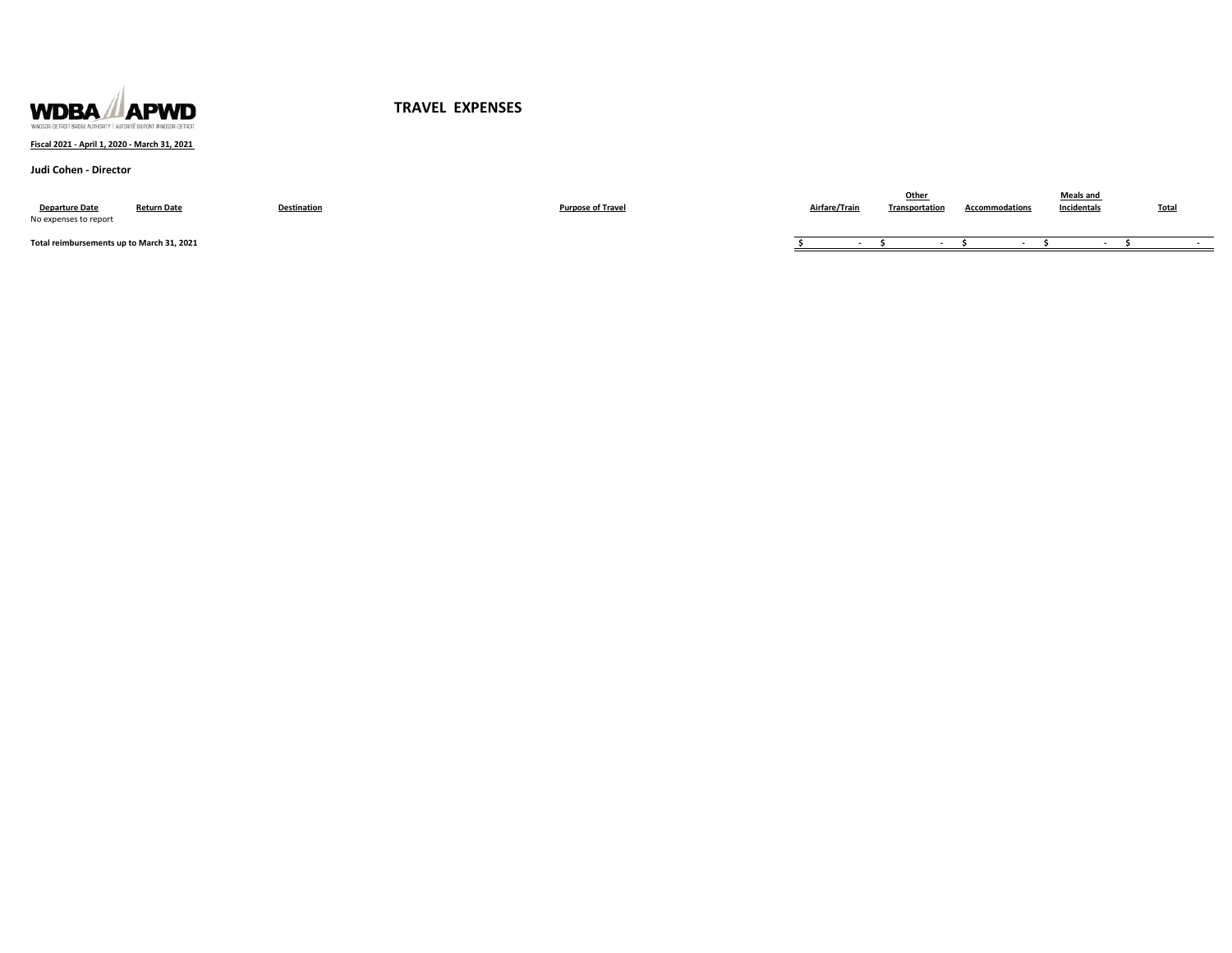

### **Fiscal 2021 - April 1, 2020 - March 31, 2021**

#### **Karla Avis - Director**

| <b>Departure Date</b><br>No expenses to report | <b>Return Date</b> | Destination | <b>Purpose of Travel</b> | Airfare/Train | Transportation | Accommodations | Meals ano<br>Incidentals | <b>Total</b> |
|------------------------------------------------|--------------------|-------------|--------------------------|---------------|----------------|----------------|--------------------------|--------------|
|                                                |                    |             |                          |               |                |                |                          |              |

**Total reimbursements up to March 31, 2021**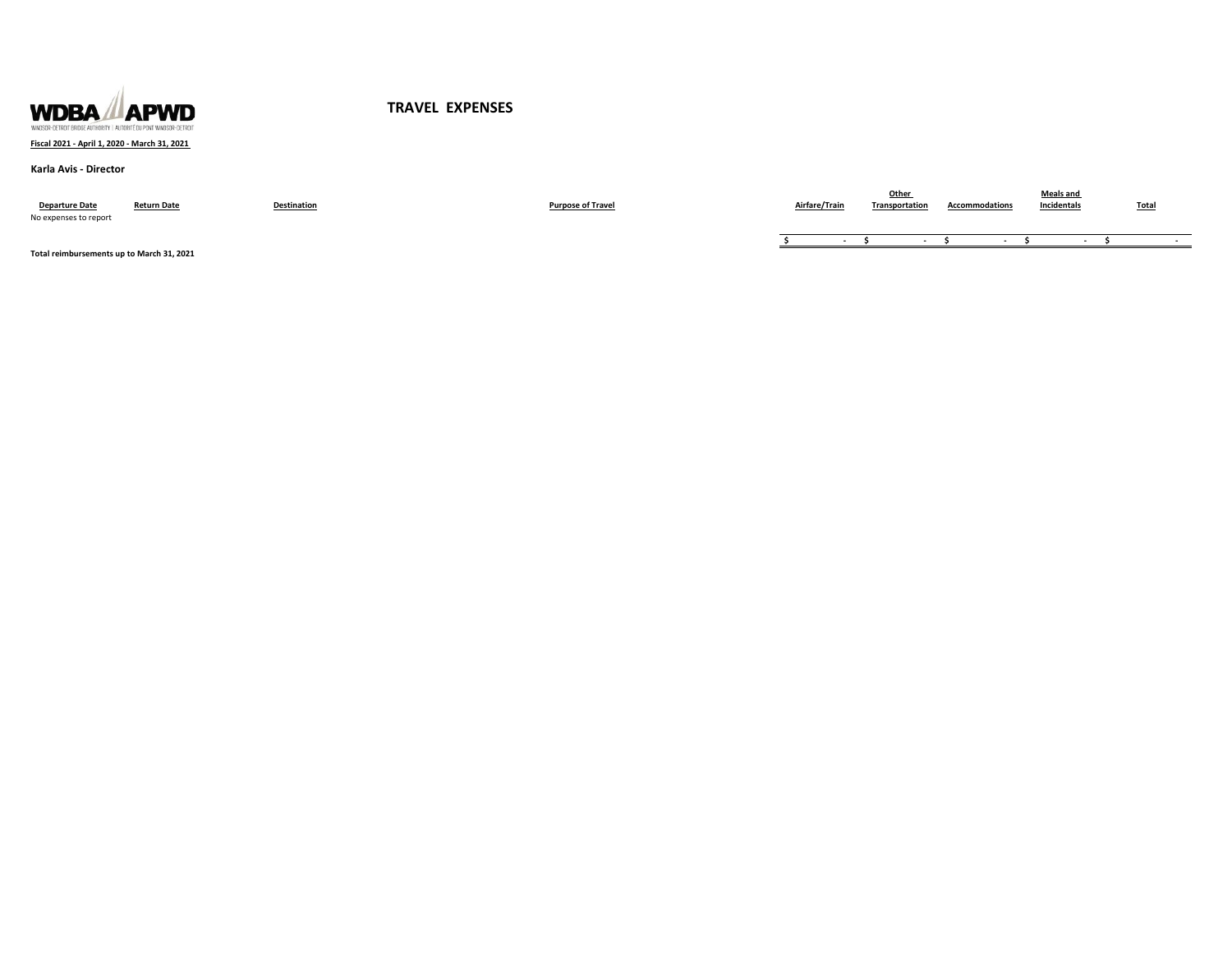

### **Fiscal 2021 - April 1, 2020 - March 31, 2021**

#### **Michael Muller - Director**

| <b>Departure Date</b><br>No expenses to report | <b>Return Date</b> | Destination | <b>Purpose of Travel</b> | Airfare/Train | Other<br>Transportation | <b>Accommodations</b> | <b>Meals and</b><br>Incidentals | Total |
|------------------------------------------------|--------------------|-------------|--------------------------|---------------|-------------------------|-----------------------|---------------------------------|-------|
| Total reimbursements up to March 31, 2021      |                    |             |                          |               |                         |                       |                                 |       |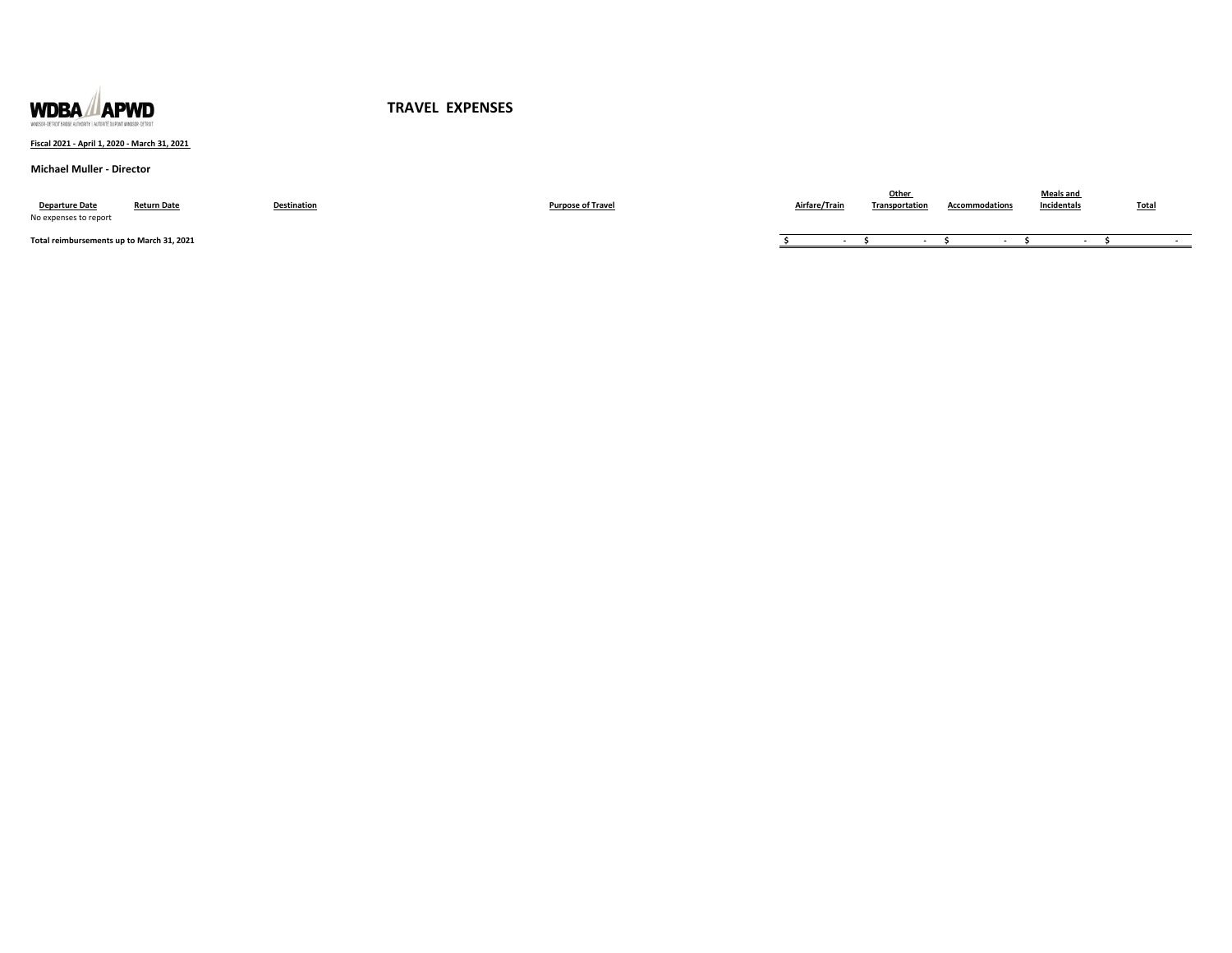

## **Fiscal 2021 - April 1, 2020 - March 31, 2021**

### **Rishabh Malhotra - Director**

| <b>Departure Date</b><br>No expenses to report | <b>Return Date</b> | <b>Destination</b> | <b>Purpose of Travel</b> | Airfare/Train | Othe<br>Transportation | <b>Accommodations</b> | <b>Meals and</b><br>Incidentals | <b>Total</b> |
|------------------------------------------------|--------------------|--------------------|--------------------------|---------------|------------------------|-----------------------|---------------------------------|--------------|
| Total reimbursements up to March 31, 2021      |                    |                    |                          |               |                        |                       |                                 |              |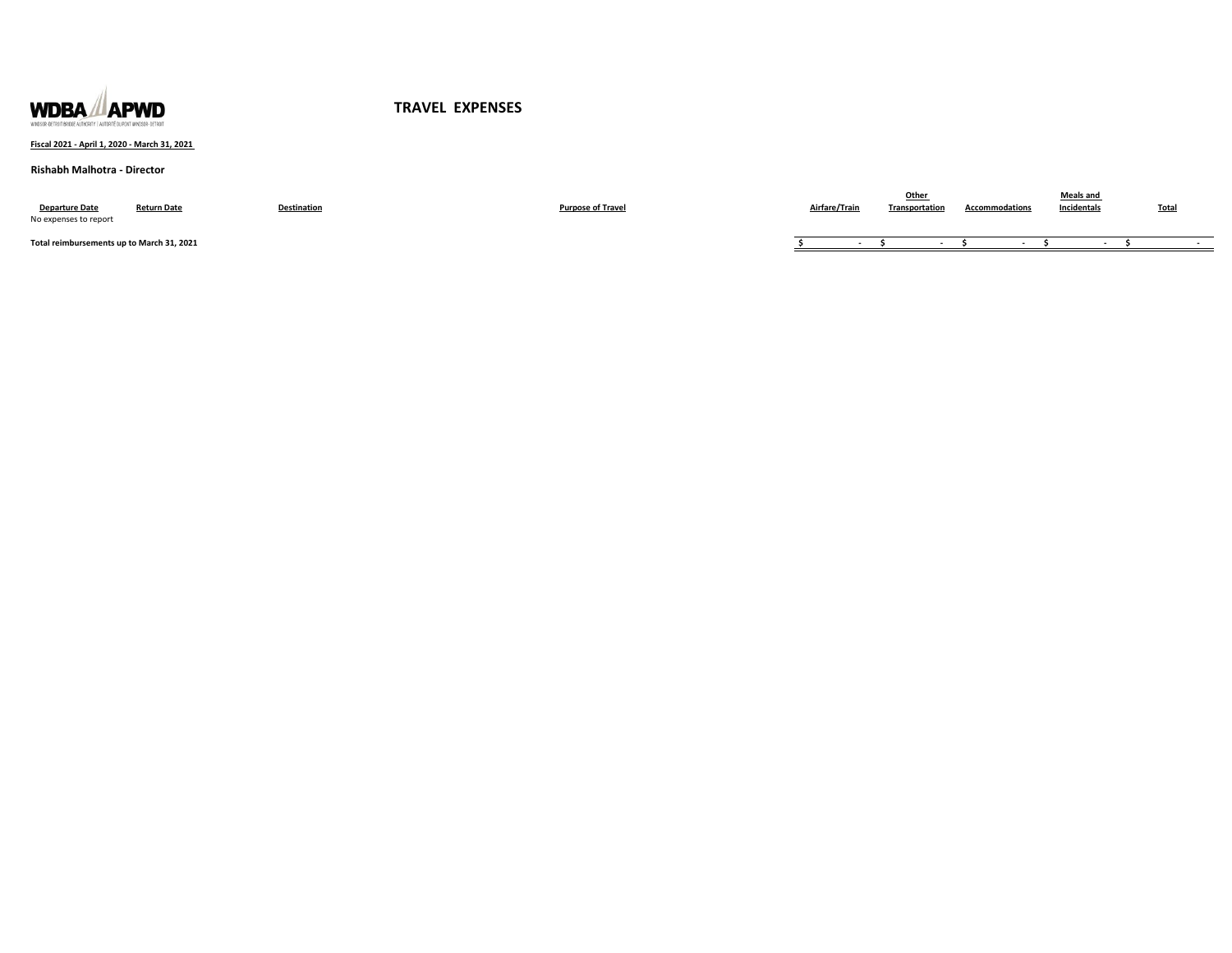

### **Fiscal 2021 - April 1, 2020 - March 31, 2021**

# **Marie Campagna - Director**

| <b>Departure Date</b><br>No expenses to report | <b>Return Date</b> | Destination | <b>Purpose of Travel</b> | Airfare/Train | Other<br>Transportation | <b>Accommodations</b> | <b>Meals and</b><br>Incidentals | Total |
|------------------------------------------------|--------------------|-------------|--------------------------|---------------|-------------------------|-----------------------|---------------------------------|-------|
| Total reimbursements up to March 31, 2021      |                    |             |                          |               |                         |                       |                                 |       |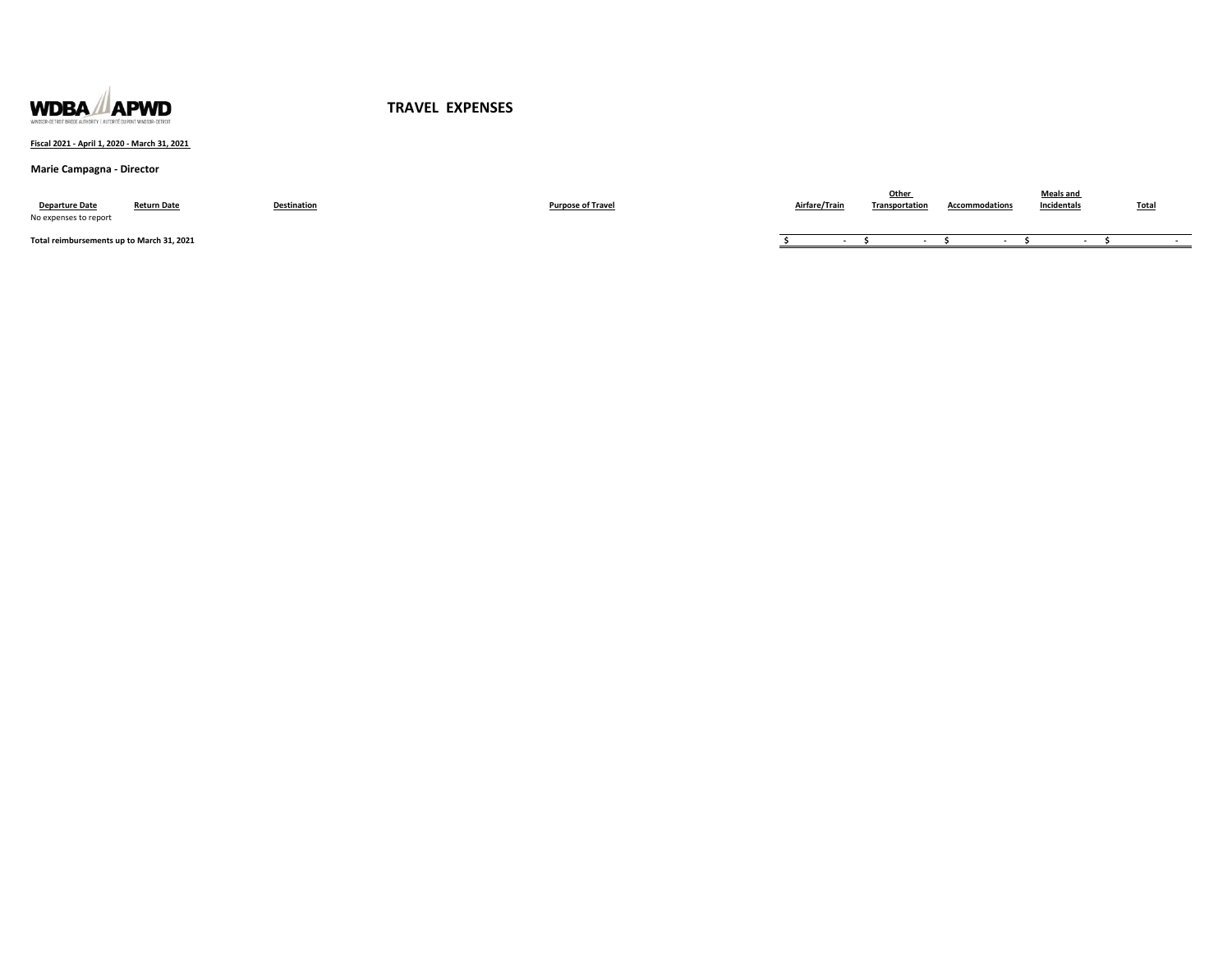

### **Fiscal 2021 - April 1, 2020 - March 31, 2021**

# **Shelly Cunningham - Director**

| <b>Departure Date</b><br>No expenses to report | <b>Return Date</b> | <b>Destination</b> | <b>Purpose of Travel</b> | Airfare/Trair | Otheı<br>Transportation | Accommodations | Meals and<br>Incidentals | <b>Total</b> |
|------------------------------------------------|--------------------|--------------------|--------------------------|---------------|-------------------------|----------------|--------------------------|--------------|
| Total reimbursements up to March 31, 2021      |                    |                    |                          |               |                         |                |                          |              |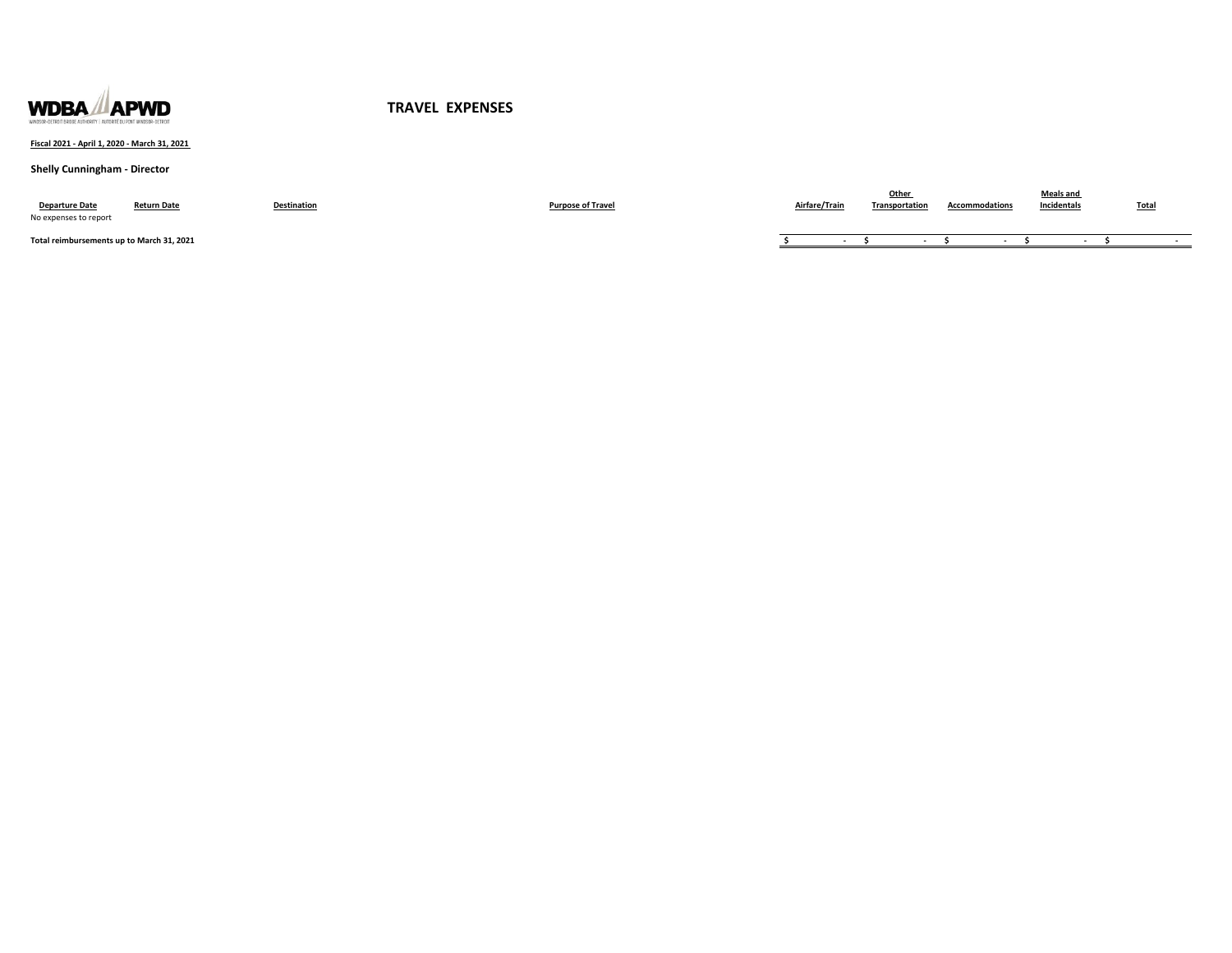

**Fiscal 2021 - April 1, 2020 - March 31, 2021** 

**Bryce Phillips - Chief Executive Officer**

| <b>Departure Date</b><br><b>Return Date</b><br>No expenses to report | <b>Destination</b> | <b>Purpose of Travel</b> | Airfare/Train | Other<br>Transportation | <b>Accommodations</b> | <b>Meals and</b><br>Incidentals | <b>Total</b> |
|----------------------------------------------------------------------|--------------------|--------------------------|---------------|-------------------------|-----------------------|---------------------------------|--------------|
| Total reimbursements up to March 31, 2021                            |                    |                          |               |                         |                       |                                 |              |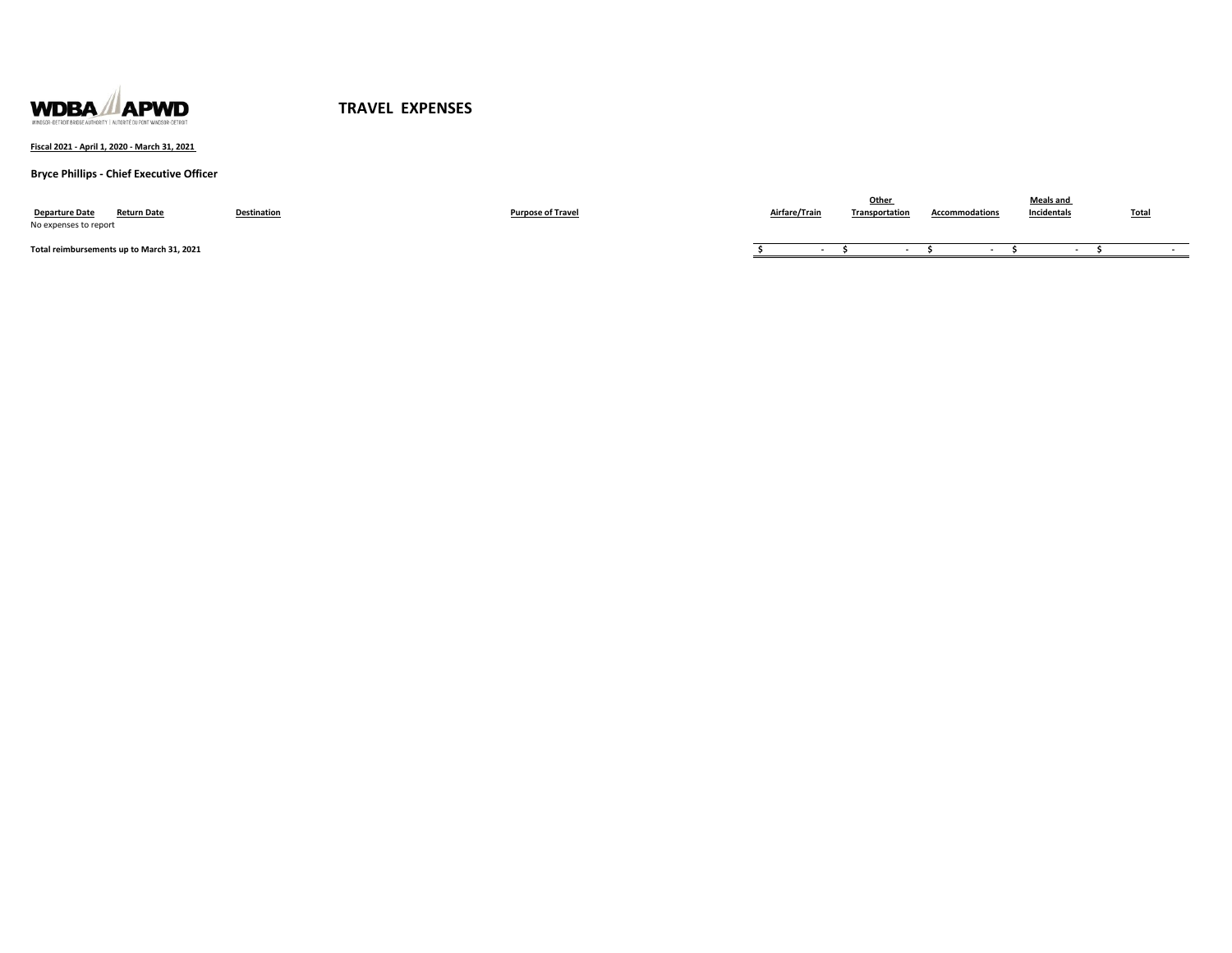

**Fiscal 2021 - April 1, 2020 - March 31, 2021** 

**Mike St. Amant - Chief Financial Administrative Officer**

| <b>Departure Date</b><br><b>Return Date</b><br>No expenses to report | Destination | <b>Purpose of Travel</b> | Airfare/Train | Other<br>Transportation | <b>Accommodations</b> | <b>Meals and</b><br>Incidentals | <b>Total</b> |
|----------------------------------------------------------------------|-------------|--------------------------|---------------|-------------------------|-----------------------|---------------------------------|--------------|
| Total reimbursements up to March 31, 2021                            |             |                          |               |                         |                       |                                 |              |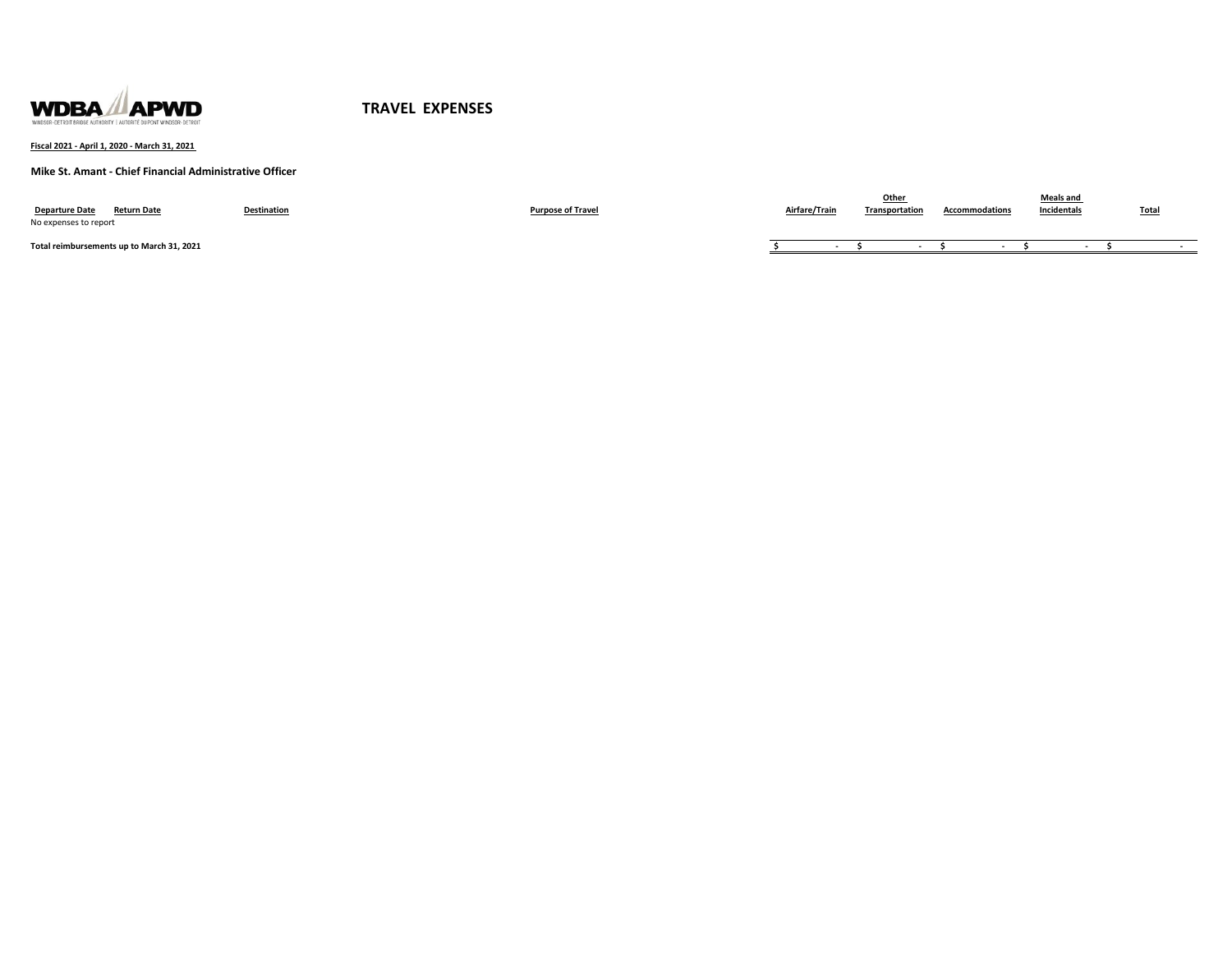

### **Fiscal 2021 - April 1, 2020 - March 31, 2021**

# **Heather Grondin - Vice President, Communications & Stakeholder Relations**

|                                           |                    |                    |                        |                          |               | Other          |                       | <b>Meals and</b> |             |
|-------------------------------------------|--------------------|--------------------|------------------------|--------------------------|---------------|----------------|-----------------------|------------------|-------------|
| <b>Departure Date</b>                     | <b>Return Date</b> | <b>Destination</b> |                        | <b>Purpose of Travel</b> | Airfare/Train | Transportation | <b>Accommodations</b> | Incidentals      | <b>Tota</b> |
| 20-Mar-20                                 | 20-Mar-20          | Sand Diego, CA USA | To attend presentation |                          | 1,103.80      |                |                       |                  | 1,103.80    |
| Total reimbursements up to March 31, 2021 |                    |                    |                        |                          | 1.103.80      |                |                       |                  | 1,103.80    |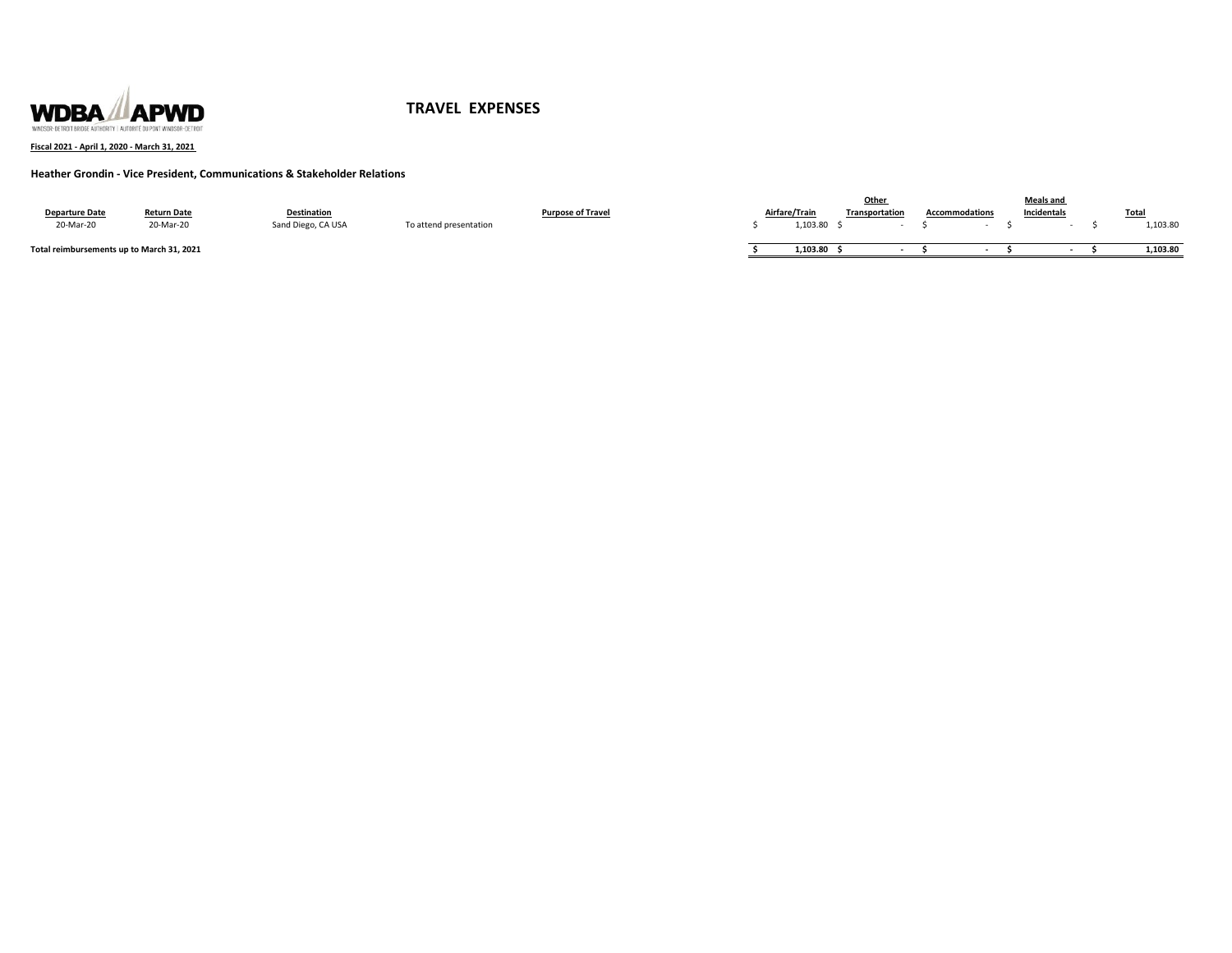

**Fiscal 2021 - April 1, 2020 - March 31, 2021** 

### **Vicky Tuquero - Corporate General Counsel**

| <b>Departure Date</b><br>No expenses to report | <b>Return Date</b> | <b>Destination</b> | <b>Purpose of Travel</b> | Airfare/Train | Other<br>Transportation | Accommodations | <b>Meals and</b><br><b>Incidentals</b> | <b>Total</b> |
|------------------------------------------------|--------------------|--------------------|--------------------------|---------------|-------------------------|----------------|----------------------------------------|--------------|
| Total reimbursements up to March 31, 2021      |                    |                    |                          |               |                         |                |                                        |              |